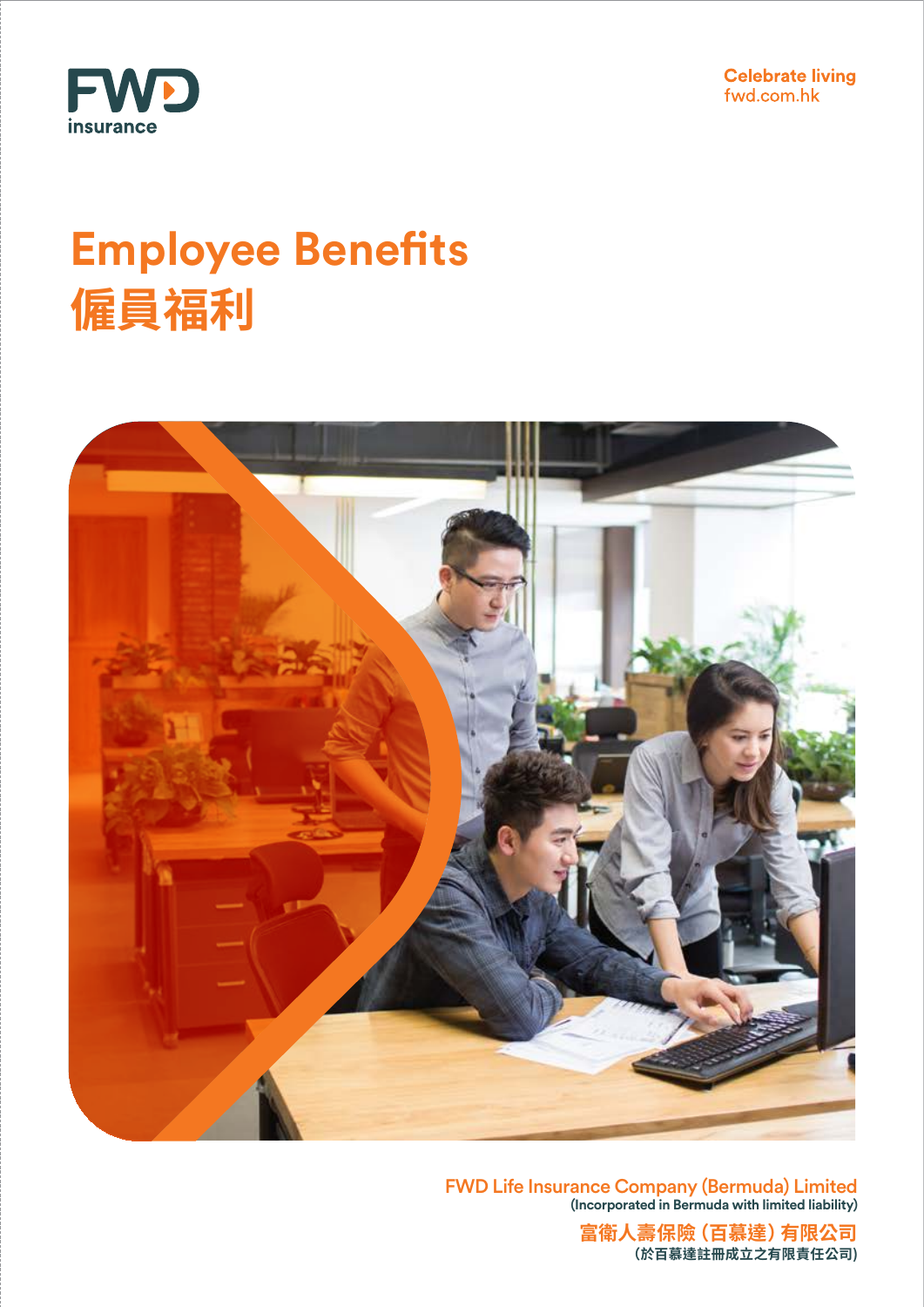# **Why FWD Employee Benefits 為何選擇富衛僱員福利**

**By protecting your employees you're protecting your greatest asset of all: your people. At FWD we offer one of the widest and most competitive product ranges of group life and medical insurances in Hong Kong including standard package as well as tailor-made plans.**

**保障您的僱員,等於保護您最寶貴的資產 ─ 人才。富衛提供全港其中一個最廣泛、 最具競爭力的團體人壽及醫療保險產品系列,包括標準計劃,以及為您度身訂做的 保險計劃。**

- **Flexible and customised group insurance schemes 彈性和度身訂造的團體保險計劃**
- **State-of-Art FWD Moments App 最新FWD Moments流動程式**
- **eClaim Submission 網上遞交索償**
- **Claims statement notice by email, mobile app and online portal 透過電郵、手機應用程式及網上平台查詢醫療索償理賠表**
- **7 days designated hotline services 7日專屬接聽熱線**
- **Designated operation and services team for HR enquiry 指定的營運及服務團隊處理人力資源查詢**
- **Online HR portal (iConnect) 網上人力資源平台 (iConnect)**
- **Customised reports for claims review and analysis 度身訂造的索償報告作理賠審查和分析**
- **Over 3000 panel doctors across Hong Kong, Macau and South East Asia 在香港、澳門及東南亞有超過3000位網絡醫生**
- **Top Up privilege for existing group medical member 現有會員的升級保障尊屬優惠**
- **Conversion privilege for group medical resignee and retiree 離職及退休人士的可轉保權益尊屬優惠**
- **Wellness program arrangement 安排健康計劃**
- **Value added services, e.g. health talk, vaccination, second medical opinion, etc. 增值服務,例如健康講座、疫苗、第二醫學意見等等**
- **FWD MAX Lifestyle Experimental Platform FWD MAX 生活體驗平台**

The information mentioned is for reference only. For details and risk disclosures of the relevant insurance plans, please refer to relevant product brochure/proposal and policy provision.

Just call us at (852)3123 3123 and our Customer Service Representatives are at your service to address your insurance needs

致電富衛的服務熱線 (852)3123 3123,我們的客戶服務主任隨時為您服務,處理您的保險需要。

在此提及的資料僅供參考。有關保險計劃的詳細和風險披露,請參閱相關產品小冊子/銷售建議書和保單條款。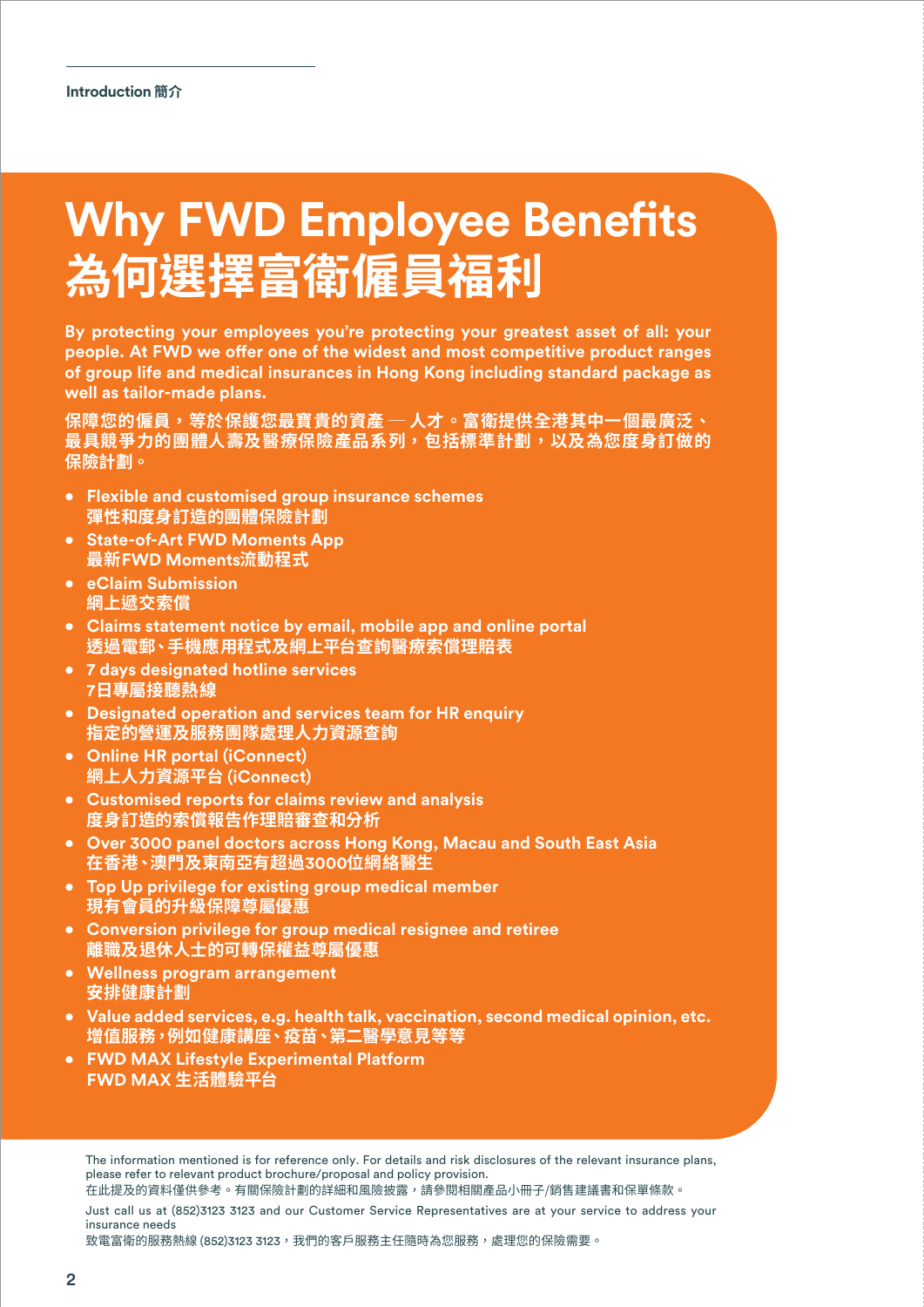## **Product 產品**

We provide flexible and customised group insurance schemes. **我們提供彈性和度身訂造的團體保險計劃。**

#### **Group Medical 團體醫療**



**Packaged Group Medical Insurance 標準團體醫療保險計劃**



**Tailor-made Group Medical Insurance 度身訂造團體醫療保險計劃**



**Flexi Benefit Plan 靈活自選團體醫療保險計劃**

## **Group Life 團體人壽**



**Group Life Insurance 團體人壽保險**



**Group Long Term Disability Insurance 團體長期傷殘保險**

### **Privilege Product 尊屬保險^**



**Top-up Privilege 升級保障尊屬優惠**



**Conversion Privilege 可轉保權益尊屬優惠**

^ Applicable to Group Medical Insurance only. 只適用於團體醫療保險。



### **Ubiquitous Customer Support 全天候客戶支援**

**FWD iConnect – a dedicated employer services portal with a wide range of policy and claims services include:**

- **•** viewing policy information, benefits schedule and claims enquiry
- **member information enquiry and member movement submission**
- **useful information including administration guide, general exclusions and downloading forms, etc.**

**FWD iConnect - 專為僱主而設的服務網站,提供廣泛的保單及理賠服務, 範圍包括:**

- **查看保單資料、福利範圍和查詢理賠**
- **查詢成員資料和提交成員變動申請**
- **實用資料包括行政指南、一般不保事項及下載表格等**